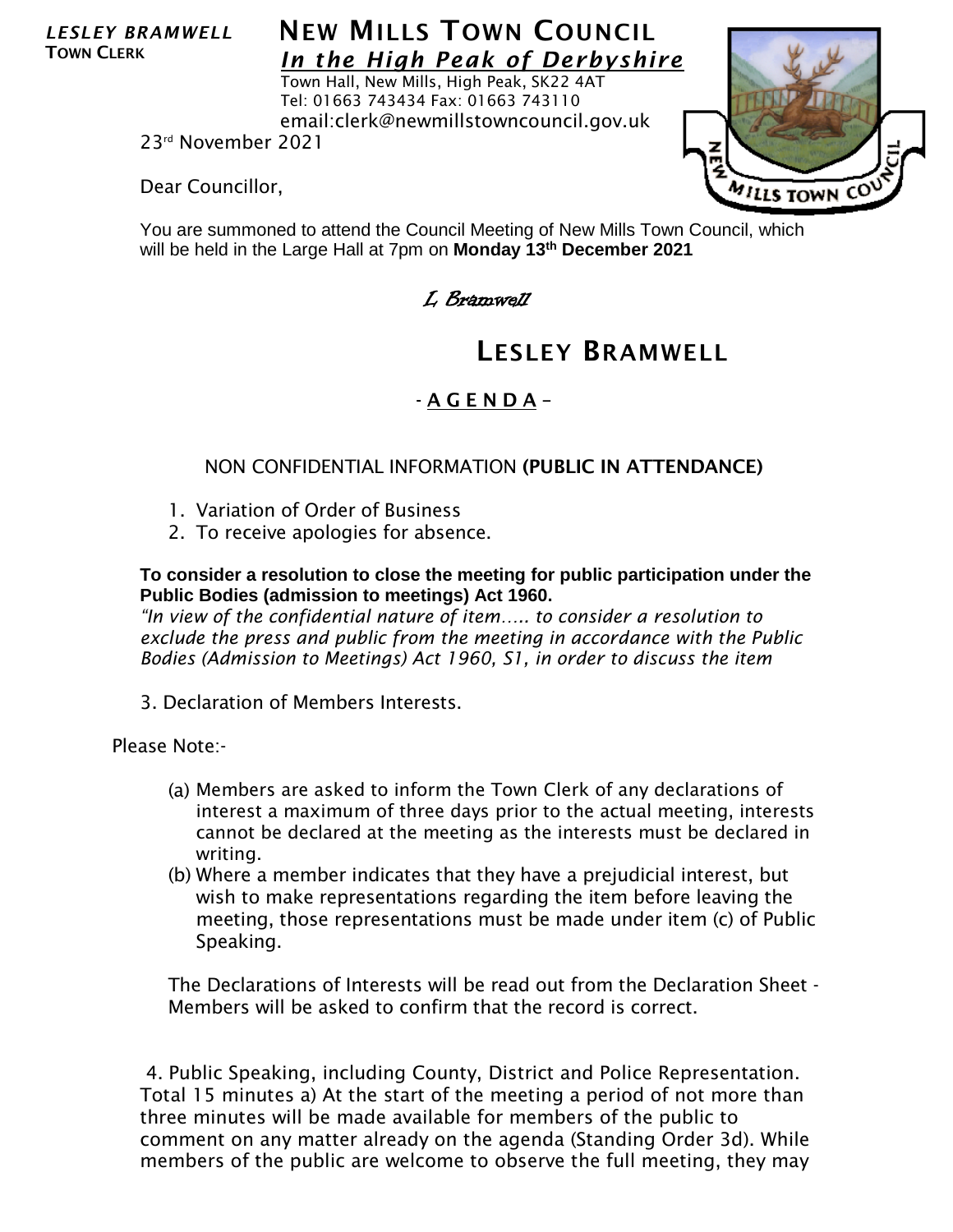not take an active role once the question period has closed. b) If the Police Liaison Officer, a County Council or District Council Member is in attendance they will be given the opportunity to raise any relevant matter. Members of the Council however will restrict Police matters they raise to those relating to their Council Ward. c) Members declaring a prejudicial interest who wish to make representation or give evidence under the Code of Conduct relating to Agenda items shall do so at this stage.

5. To approve the minutes of the meeting held on  $-8<sup>th</sup>$  November 2021

- 6. Finance
	- (a) Accounts for Payment details to follow.
	- (b) Payments received November 2021.
	- (c) Queries on previous payments.
	- (d) Request for Councillor training.
	- (e) Request for a grit bin on Woodlands Road.
	- (f) NMTC staff Christmas Bonus Councillor Frost.
- 7. Report from the Clerk.
- 8. Report from the Parks Manager.
- 9. Report from the Heritage Centre Manager.
- 10. Planning.
- a) HPK/2021/0228 7, Buxton Road, New Mills.
- b) HPK/2021/0624 Torr Vale Mill, New Mills.
- c) HPK/2021/0589 32, Low Leighton Road, New Mills.
- d) HPK/2021/0621 Land at 152A Albion Road, New Mills.
- e) HPK/2021/0620 Land at 152A Albion Road, New Mills.
- f) HPK/2021/0457 Land adjacent to 155, High Hill Road, New Mills.
- 11. Correspondence.
- a) Email from New Mills Festival regarding the use of High Lea Park on the 27th July 2022.
- 12. Request for NMJFC to leave football posts at Newtown Rec.
- 13. Leisure and Parks Committee a report.
- 14. Report from representatives on Outside Bodies.
- 15. Welfare and Admin Committee report.
- 16. Environment Committee to arrange a meeting date.
- 17. Proposed dedication service for the High Lea Hall plaques.
- 18. Goyt Valley House request for NMTC to reaffirm their stance on any proposed closure – Councillor Frost.
- 20. Councillor vacancy update.
- 21. High Street planters and licensing Councillor Frost.

To resolve that the press and public be excluded from the meeting for the following items because there may be disclosure to them of exempt information as defined in Schedule 12 A for the Local Government Act 1972.

- 22. Co-op Fields update on licence and request for an oversailing licence from the owner of the Mount Pleasant Chapel.
- 23. Heritage Centre/ High Lea Hall –proposed move to High Lea Hall